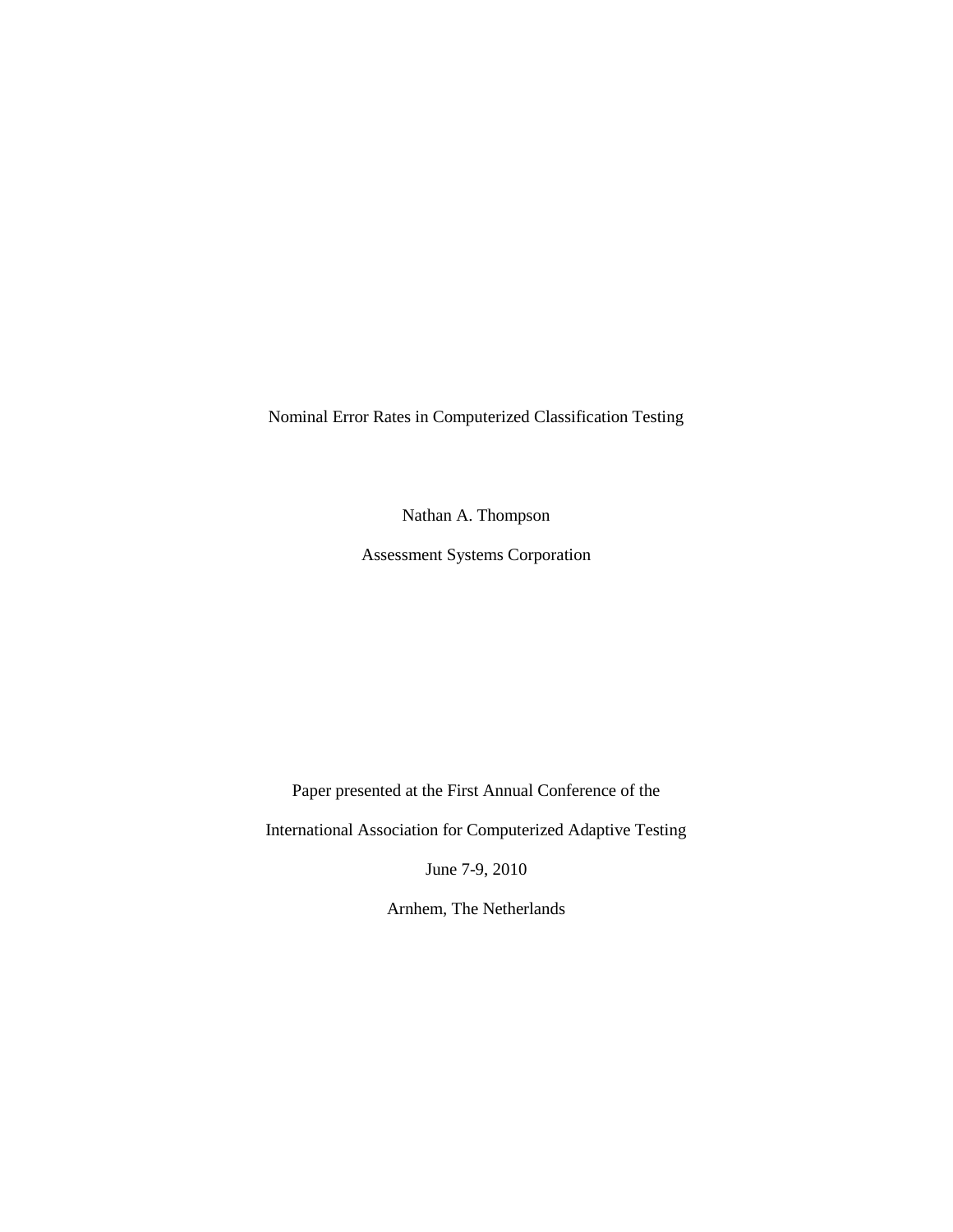# *Abstract*

A common finding in computerized classification testing (CCT) research, though often not explicitly noted, is that observed error rates do not always follow nominal error rates, and in some cases are substantially different. There are likely several contributing factors, including the size of the indifference region, which is typically selected arbitrarily rather than empirically, and the information structure of the item bank. This paper will utilize monte carlo simulations to manipulate these two variables, and investigate their effect on the observed error rates in CCT. Both approaches to the likelihood ratio criterion (point and composite) will be utilized.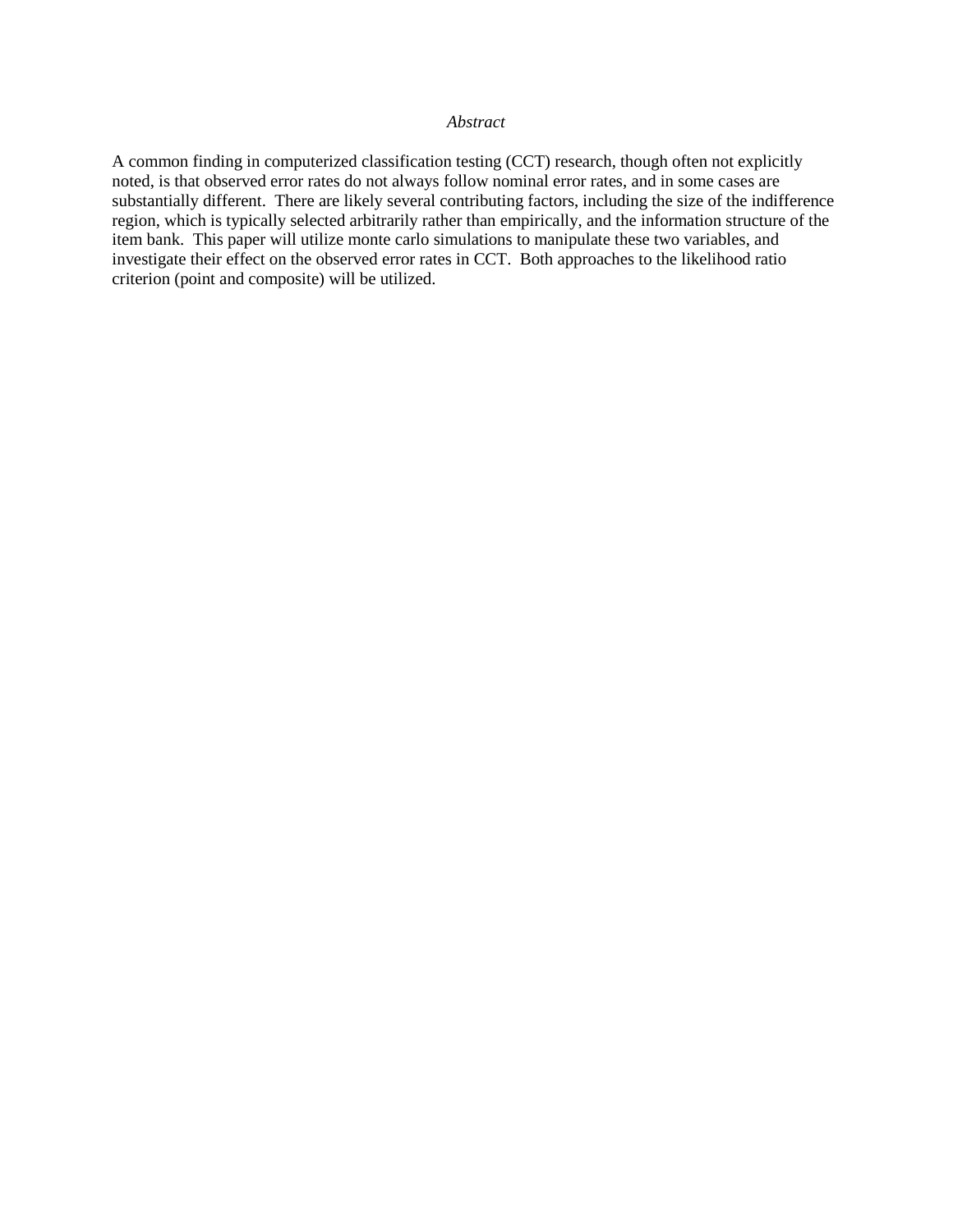### Nominal Error Rates in Computerized Classification Testing

A common application for computer-based testing is to classify examinees into mutually exclusive groups, known as computerized classification testing (CCT). A large body of research exists on CCT, dating back to Ferguson (1967). Currently, the predominant psychometric algorithm for designing CCTs is the likelihood ratio approach based on item response theory (IRT). This approach has been shown to be more efficient than confidence intervals around ability estimates (Spray & Reckase, 1996; Rudner, 2002; Thompson, 2009a). The pass/fail decision is formulated as a ratio, namely the likelihood an examinee is above the cutscore divided by the likelihood the examinee is below the cutscore. There are two methods of using the likelihood ratio: a point hypothesis and a composite hypothesis. The sequential probability ratio test (SPRT; Reckase, 1983) operates with a point hypothesis, defining the ratio such that a given examinee's ability value θ is equal to a fixed value below (θ<sub>1</sub>) or above (θ<sub>2</sub>) the cutscore.

More recently, it was demonstrated that the SPRT, which only uses fixed values, is less efficient than a generalized form which tests whether a given examinee's  $\theta$  is below  $\theta$ , or above  $\theta_2$  rather than specifically at each point (Thompson, 2009b). This formulation is more flexible in that it allows the ratio to adjust its definition based on observed data. Moreover, this composite hypothesis formulation better represents the conceptual purpose of the exam, which is to test whether  $\theta$  is above or below the cutscore. Yet the concept of a likelihood ratio test of pass vs. fail remains the same.

Using either approach to the likelihood ratio requires the specification of two pieces of information. The space between the two points  $\theta_1$  and  $\theta_2$  is referred to as the *indifference region*, as the test developer is indifferent to the classification assigned. The indifference region is typically defined arbitrarily by adding and subtracting a small number  $\delta$  from the cutscore. The likelihood ratio also requires the specification of nominal error rates (or conversely, accuracy) that represent the amount of classification error the test designer is willing to consider acceptable. A common finding in CCT research, though often not explicitly noted, is that observed misclassification error rates do not always follow nominal error rates specified in the algorithm, and in some cases are substantially different (e.g., Eggen & Straetmans, 2000; Thompson, 2009b). The purpose of this paper is to explore CCT specifications that possibly affect nominal error rates.

There are likely several contributing factors. An important factor is likely the size of the indifference region, which is typically selected arbitrarily or conceptually rather than empirically even though it has been shown in Thompson (2009) and Eggen (1999) to directly affect both the accuracy and efficiency of a CCT. The information structure of the item bank is also likely important, because the bank must contain enough information to produce the required accuracy. Additionally, the nominal error rates should obviously have impact on observed error rates.

This paper will utilize monte carlo simulations to manipulate these three variables, indifference region, item bank structure, and nominal error rates, to investigate their effect on the observed error rates in classification. Both approaches to the likelihood ratio criterion will be utilized: the point hypothesis method (SPRT), and the composite hypothesis method, known as the generalized likelihood ratio (GLR).

#### *The likelihood ratio approach*

The likelihood ratio for sequential testing (Wald, 1947) compares the ratio of the likelihoods of two competing hypotheses. In CCT, the likelihoods are calculated using the probability *P* of an examinee's response to item *i* if each of the hypotheses were true, that is, if the examinee were truly a "pass"  $(P_2)$  or "fail"  $(P_1)$  classification. The probability of an examinee's response *X* to item *i* is calculated with an IRT item response function. An IRT model commonly applied to multiple-choice data for achievement or ability tests when examinee guessing is likely is the three-parameter logistic model (3PL). With the 3PL, the probability of an examinee with a given  $\theta$  correctly responding to an item is (Hambleton & Swaminathan, 1985, Eq. 3.3):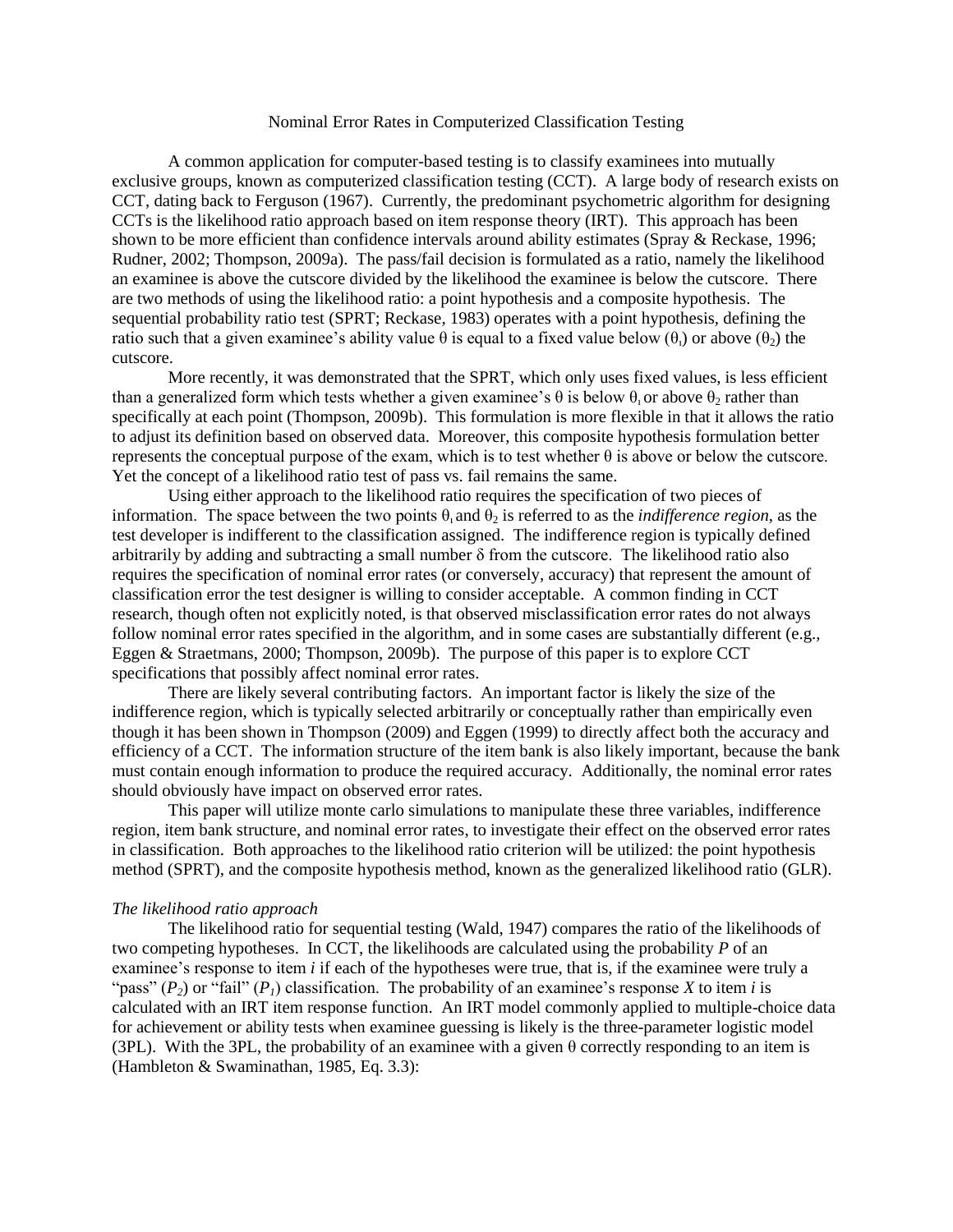$$
P_i(X_i = 1 | \theta_j) = c_i + (1 - c_i) \frac{\exp[Da_i(\theta_j - b_i)]}{1 + \exp[Da_i(\theta_j - b_i)]}
$$
(7)

where

 $a_i$  is the item discrimination parameter,

 $b_i$  is the item difficulty or location parameter,

 $c_i$  is the lower asymptote, or pseudoguessing parameter, and

*D* is a scaling constant equal to 1.702 or 1.0.

The ratio is expressed as the ratio of the likelihood of a response at two points on 
$$
\theta
$$
,  $\theta_1$  and  $\theta_2$ ,  
\n
$$
LR = \frac{L(\theta = \theta_2)}{L(\theta = \theta_1)} = \frac{\prod_{i=1}^{n} P_i (X = 1 | \theta = \theta_2)^{X} P_i (X = 0 | \theta = \theta_2)^{1-X}}{\prod_{i=1}^{n} P_i (X = 1 | \theta = \theta_1)^{X} P_i (X = 0 | \theta = \theta_1)^{1-X}}.
$$
\n(1)

Note that, since the probabilities are multiplied, this is equivalent to the ratio of the value of the IRT likelihood function at two points. The ratio is then compared to two decision points *A* and *B*, (Wald, 1947):

| ___<br>Lower decision point = $B = \square 1 \square$ |  |
|-------------------------------------------------------|--|
| Upper decision point = $A = 1 \square$                |  |

If the ratio is above the upper decision point after *n* items, the examinee is classified as above the cutscore. If the ratio is below the lower decision point, the examinee is classified as below the cutscore. If the ratio is between the decision points, another item is administered.

Formulations of the ratio for CCT differ in the calculation of the probabilities by composing the structure of the hypotheses differently. The calculation of the ratio and the decision points remain the same. The point hypothesis method calculates  $P<sub>1</sub>$  and  $P<sub>2</sub>$  at fixed points selected by the test developer, while the composite hypothesis method at variable points, wherever the likelihood function is the highest.

#### *Point hypothesis formulation*

The point hypothesis method suggested by Reckase (1983) is termed the sequential probability ratio test (SPRT), and specifies two *fixed* points  $\theta_1$  and  $\theta_2$  on either side of the cutscore. Conceptually, this is done by defining the highest  $\theta$  level that the test designer is willing to fail ( $\theta_2$ ) and the lowest  $\theta$ level that the test designer is willing to pass  $(\theta_1)$ . In practice, however, these points are often determined by specifying an arbitrary small constant θ, then adding and subtracting it from the cutscore (e.g., Eggen, 1999; Eggen & Straetmans, 2000).

Therefore, the hypothesis test is structured as

$$
H_0: \theta = \theta_1 \tag{4}
$$
  
\n
$$
H_1: \theta = \theta_2. \tag{5}
$$

A graphic representation of this method is shown in Figure 1. In this example, the cutscore is 0.4 and  $\delta$ = 0.1, such that  $\theta_1$  = 0.3 and  $\theta_2$ = 0.5. The likelihood function is evaluated at these two points, producing a ratio of approximately  $0.55/0.44 = 1.25$ . The likelihood that the examinee is a "pass" is greater than the likelihood they are a "fail," but the classification cannot be made with much confidence at this point in the test.

This is partially due to the relatively small value of  $\delta$  that is illustrated, which produces a relatively small  $P_2 - P_1$  difference. It is evident from Figure 1 that increasing the space between  $\theta_1$  and  $\theta_2$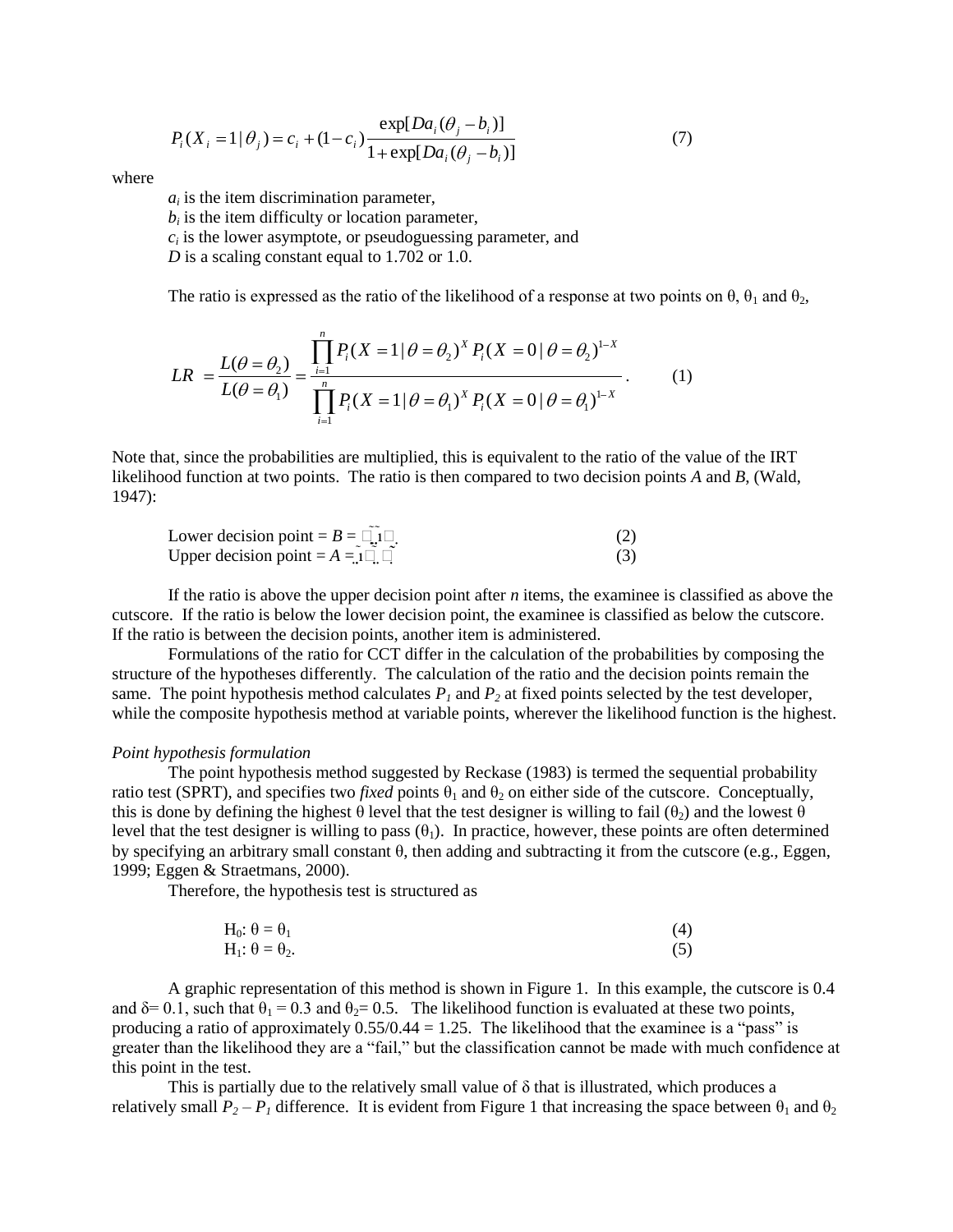would increase this difference and therefore the likelihood ratio. The generalized likelihood ratio (GLR) is designed to take advantage of this.



*Figure 1: Example likelihood function and indifference region*

#### *The generalized likelihood ratio*

The GLR (Bartroff, Finkelman, & Lai, 2008; Thompson, 2009) is specified and calculated with the same methods as the fixed-point SPRT, with the exception that  $\theta_1$  and  $\theta_2$  are allowed to vary. Rather than evaluate the likelihood function at each endpoint of the indifference region, instead it is evaluated at the highest points beyond the endpoints. If the maximum of the likelihood function is outside the indifference region, that maximum will be utilized in the likelihood ratio for that side. For example, in Figure 1 the maximum is to the right of the indifference region, at 0.0, so the value of the likelihood at that point will be utilized in the likelihood ratio. The side without the maximum is evaluated the same as with the SPRT.

In the example of Figure 1, this modification to the likelihood ratio now produces a value of  $0.62/0.44 = 1.41$ . Because this ratio is further from a ratio of 1.0 than the fixed SPRT value of 1.25, the classification can be made with more confidence given the same number of items, or with equal confidence given a fewer number of items.

### *Nominal error rates*

The accuracy of classifications made with the SPRT and GLR is nominally controlled by the two error rates  $\alpha$  and  $\beta$ . Adding these two values and subtracting the result from 1.0 produces the nominal accuracy on the proportion metric. However, CCT research typically reports the percentage correctly classified (PCC) rather than the proportion. In addition, CCT research evaluates the average test length (ATL); if a procedure can produce the same accuracy as another procedure but with fewer items, it is more efficient and typically considered preferable.

Unfortunately, the nominal accuracy does not always match PCC observed in simulation studies. Table 1 and Table 2 present such results from past research. Eggen (1999) was comparing two item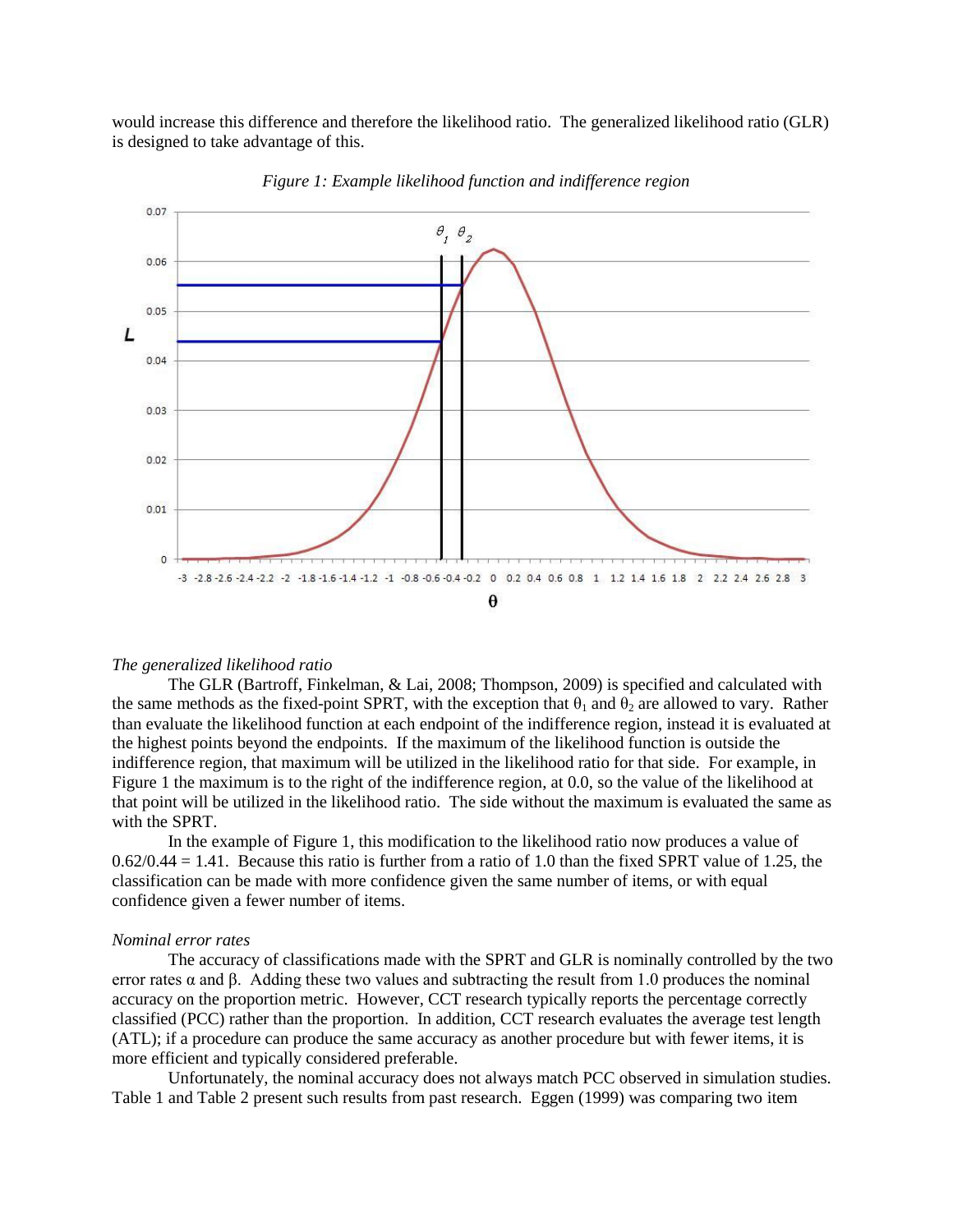selection methods based on Fisher information to two methods based on Kullback-Liebler, while Eggen and Straetmans (2000) was evaluating the effect of content (C) and exposure (E) constraints on maximum information (MI) selection. In both cases, three levels of nominal accuracy were used: 90%, 85%, and 80%. However, all of the observed PCC in Table 1 is near 95%, while all of the observed PCC in Table 2 is near 90%. Results similar to Eggen (1999) were also found by Lin and Spray (2000) and Thompson (2009).

| <b>Nominal</b> | <b>Item selection method</b> |            |           |            |           |            |            |            |           |            |
|----------------|------------------------------|------------|-----------|------------|-----------|------------|------------|------------|-----------|------------|
| <b>PCC</b>     |                              |            | F2<br>K1a |            | K1b       |            | K1c        |            |           |            |
|                | <b>ATL</b>                   | <b>PCC</b> | ATL       | <b>PCC</b> | $\bf ATL$ | <b>PCC</b> | <b>ATL</b> | <b>PCC</b> | $\bf ATL$ | <b>PCC</b> |
| 90             | 16.0                         | 95.6       | 16.3      | 94.7       | 16.1      | 95.4       | 16.3       | 94.6       | 15.9      | 95.5       |
| 85             | 14.9                         | 95.0       | 14.0      | 95.2       | 13.9      | 94.8       | 13.9       | 95.2       | 13.9      | 95.6       |
| 80             | 13.2                         | 94.9       | 12.7      | 94.8       | 13.2      | 94.8       | 12.7       | 95.3       | 12.9      | 94.8       |

|  |  | Table 1: Results from Eggen (1999) |  |  |  |
|--|--|------------------------------------|--|--|--|
|--|--|------------------------------------|--|--|--|

# Table 2: Results from Eggen & Straetmans (2000)

| <b>Nominal</b> | <b>Item Selection Method</b> |            |          |            |            |            |              |            |
|----------------|------------------------------|------------|----------|------------|------------|------------|--------------|------------|
| <b>PCC</b>     |                              | MI         | $MI + C$ |            | $MI + E$   |            | $MI + C + E$ |            |
|                | $\bf ATL$                    | <b>PCC</b> | ATL      | <b>PCC</b> | <b>ATL</b> | <b>PCC</b> | <b>ATL</b>   | <b>PCC</b> |
| 90             | 17.6                         | 90.6       | 18.4     | 88.9       | 18.5       | 86.8       | 18.7         | 88.4       |
| 85             | 16.7                         | 87.8       | 16.6     | 91.i       | 17.0       | 88.0       | 17.8         | 89.2       |
| 80             | 15.2                         | 89.5       | 15.3     | 88.5       | 15.9       | 87.6       | 16.1         | 90.0       |

Such results suggest that observed accuracy is a function of factors other than nominal accuracy. This study is designed to vary item bank structure, termination criterion, and  $\delta$  in addition to nominal accuracy to investigate the possible impact of those variables on observed accuracy. These factors were held constant in Eggen (1999) and Eggen and Straetmans (2000).

### Method

A monte carlo simulation was designed to evaluate the four independent variables mentioned above. The levels selected to simulate are presented in Table 3.

| <b>Variable</b>     | <b>Levels</b>              |
|---------------------|----------------------------|
| Termination         | SPRT, GLR                  |
| Indifference region | 0.0, 0.1, 0.2, 0.3, 0.4    |
| Item bank           | Broad, peaked              |
| Nominal accuracy    | 90-99% in increments of 1% |

Table 3: Independent variables and levels

Parameters were generated both banks of 300 items, with the broad bank determined by generating a standard deviation of *b* parameters of 1.5, as compared to 0.5 for the peaked. The observed descriptive statistics of the item parameters are shown in Table 4. A distribution of 10,000 examinees was also randomly generated, from a  $N(0,1)$  distribution. The study simulated a test for each examinee in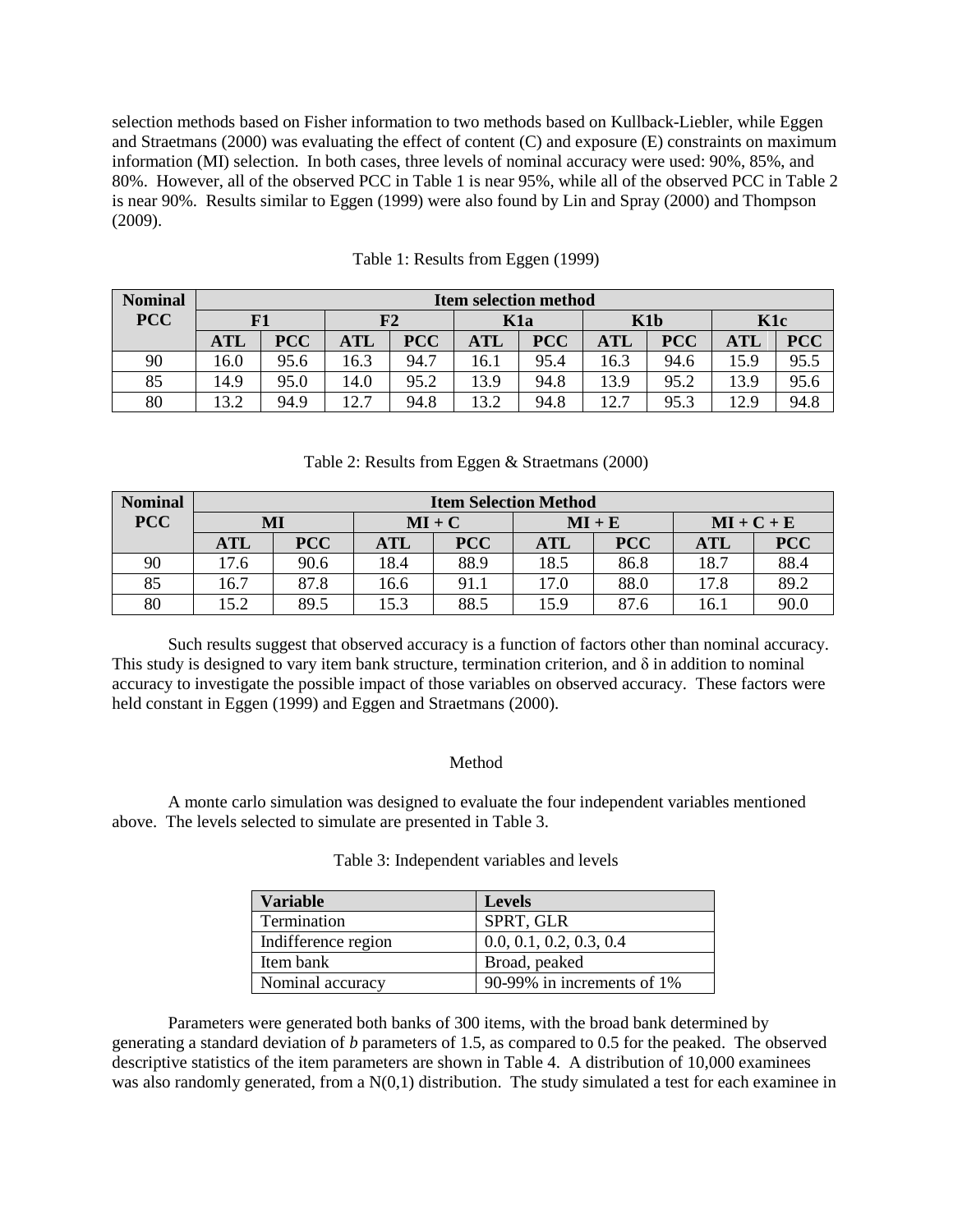each condition of the study, with the practical test length constraints of a minimum of 20 and a maximum of 200.

| <b>Statistic</b> | <b>Broad</b> | <b>Peaked</b> |
|------------------|--------------|---------------|
| Mean $a$         | 0.71         | 0.70          |
| SDa              | 0.20         | 0.20          |
| Mean $b$         | $-0.50$      | $-0.50$       |
| SD b             | 1.46         | 0.51          |
| Mean $c$         | 0.25         | 0.25          |
| SDc              | 0 04         | 0 04          |

### Table 4: Item bank statistics

### Results

The results of this study were highly similar to Eggen (1999) in that the observed PCC was near 95% regardless of the independent variables. This can be seen in Table 6, which presents the marginal means for each independent variable other than nominal PCC. Item bank and  $\delta$  accounted for some variance in observed PCC, though termination criterion did not. There was a difference of only 0.01% between the accuracy of the GLR and the SPRT, though the GLR used nearly 11 fewer items, on average. The peaked item bank performed better with respect to both ATL and PCC because it provides more information near the cutscore, where the likelihood ratio is being calculated. Finally, an increase in  $\delta$ provided a great decrease in test length, but at the expense of a small amount of accuracy.

| <b>Variable</b> | <b>Level</b> | <b>ATL</b> | <b>PCC</b> |
|-----------------|--------------|------------|------------|
| Termination     | <b>GLR</b>   | 57.66      | 95.11      |
| criterion       | <b>SPRT</b>  | 68.52      | 95.12      |
| Item bank       | <b>Broad</b> | 66.26      | 94.85      |
|                 | Peaked       | 58.70      | 95.38      |
|                 | $0.0*$       | 80.67      | 95.24      |
|                 | 0.1          | 93.95      | 95.38      |
| δ               | 0.2          | 63.10      | 95.34      |
|                 | 0.3          | 46.81      | 95.09      |
|                 | 0.4          | 36.98      | 94.58      |

Table 6: Marginal means of ATL and PCC for termination, bank, and  $\delta$ 

\*GLR only; not possible with SPRT

The observed PCC levels remained near 95% even when the nominal PCC was varied (Table 7), though as noted with δ, a slight decrease in observed PCC can bring about a substantial decrease in ATL. Table 7 also presents the difference between the observed and nominal PCC.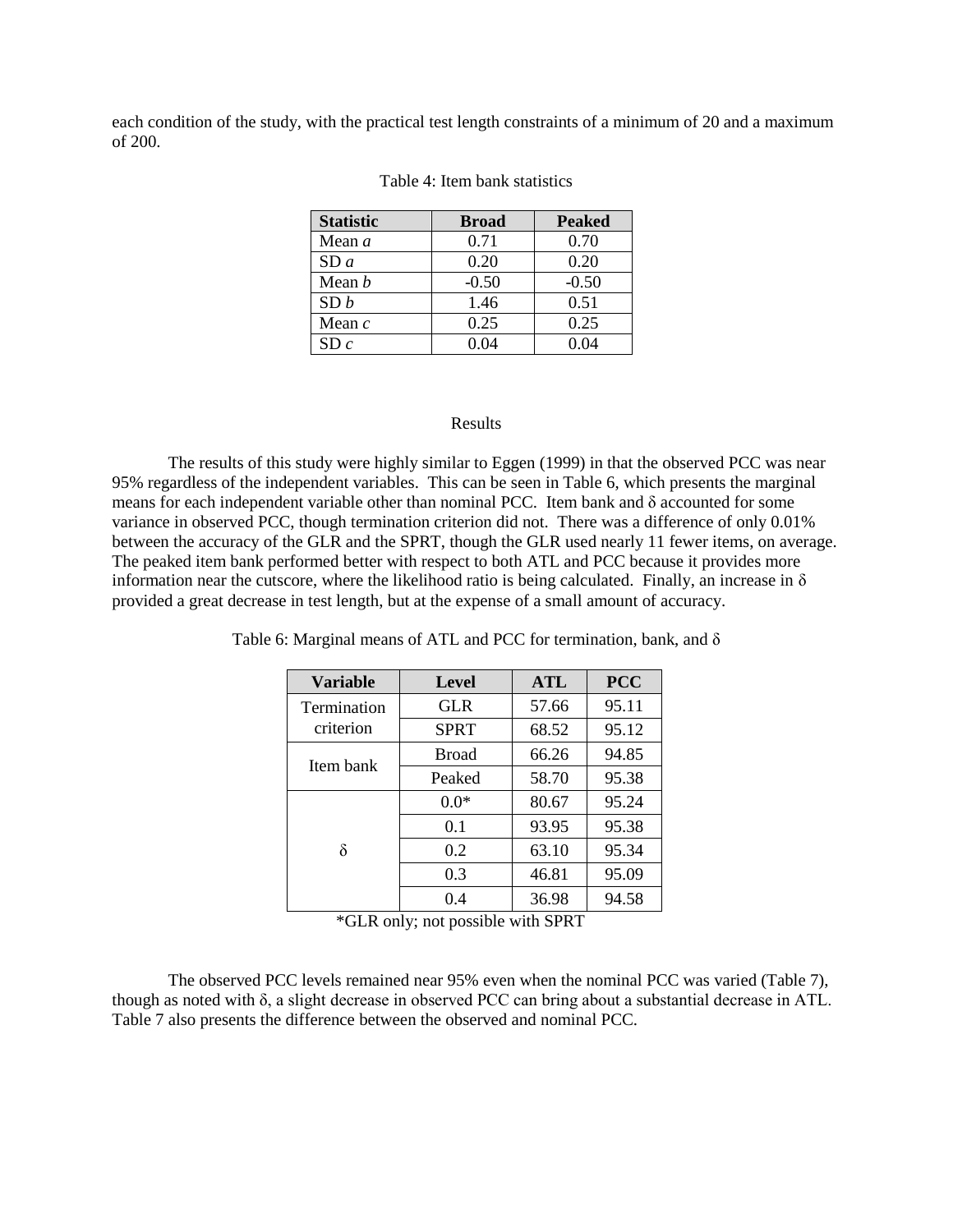| <b>Nominal</b><br><b>PCC</b> | ATL   | <b>PCC</b> | <b>PCC Diff</b> |
|------------------------------|-------|------------|-----------------|
| 90                           | 52.40 | 94.88      | 4.88            |
| 91                           | 53.95 | 94.98      | 3.98            |
| 92                           | 55.65 | 94.96      | 2.96            |
| 93                           | 57.29 | 95.03      | 2.03            |
| 94                           | 59.21 | 95.04      | 1.04            |
| 95                           | 61.76 | 95.10      | 0.10            |
| 96                           | 64.54 | 95.17      | $-0.83$         |
| 97                           | 67.75 | 95.27      | $-1.73$         |
| 98                           | 72.53 | 95.27      | $-2.73$         |
| 99                           | 79.76 | 95.44      | $-3.56$         |

Table 7: Marginal means of ATL and PCC for nominal PCC

There was little interaction between nominal PCC and termination criterion or item bank, possibly because there were only two levels investigated for each. However, there was a modest interaction between nominal PCC and  $\delta$ . In Figure 1, the approximate slope of in line decreases as  $\delta$ decreases. This means that for very small values of δ (0.2 or less), the nominal PCC had virtually no effect on observed PCC. It was always between 95.00 and 95.50. However, for values of δ greater than 0.2, a decrease in nominal PCC brought about a decrease in observed PCC.



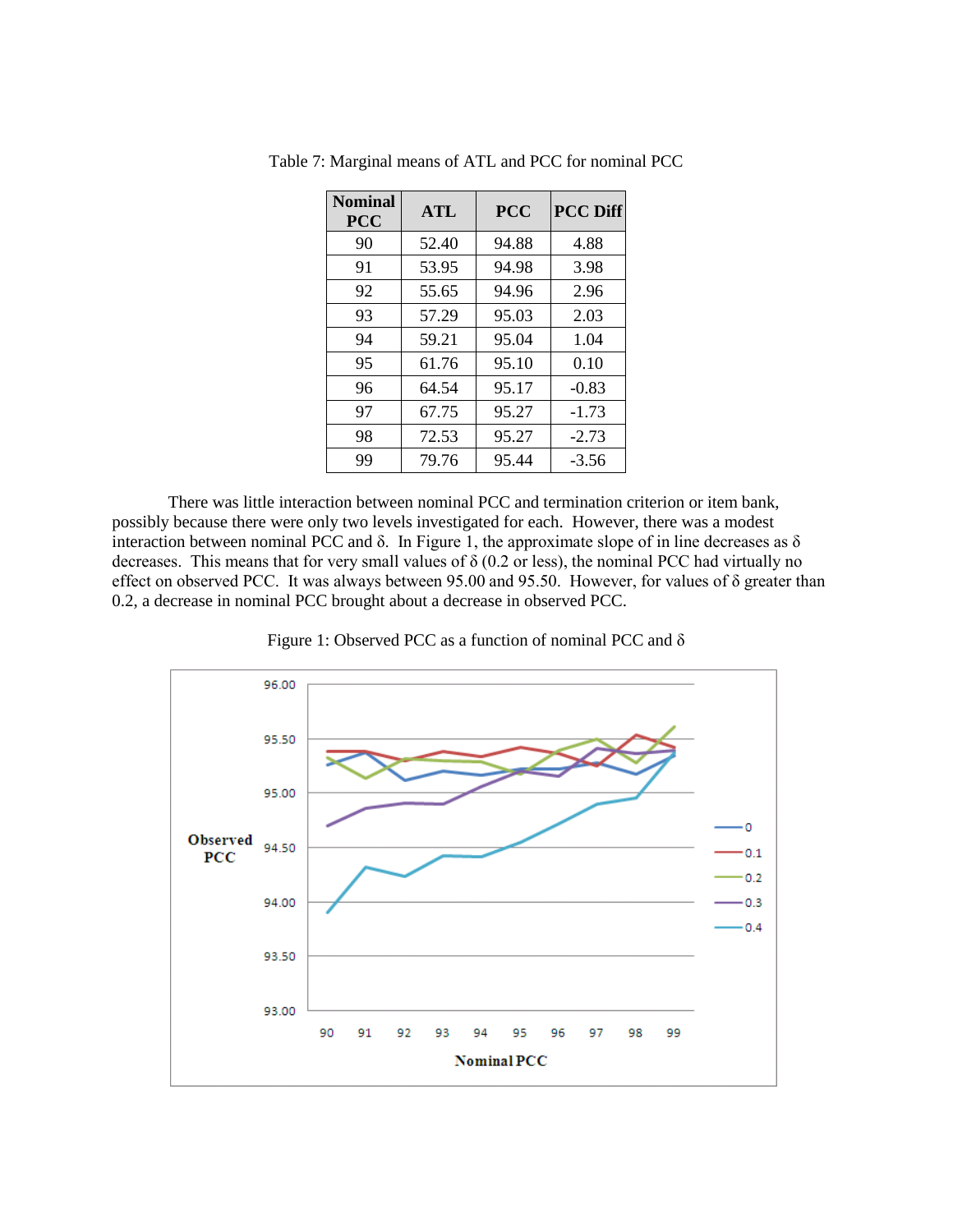### Discussion

As found in a number of previous studies, nominal PCC had very little effect on observed PCC. This was not surprising, given past evidence; however, it is notable that the three additional variables hypothesized to have an effect were found to have little effect either. It is not that the likelihood ratio approach is so robust that it simply provides a high level of accuracy regardless of specifications; when the nominal PCC was 0.96 or greater, the procedure actually underperformed, unable to attain that level of accuracy.

Therefore, further research is necessary to investigate other possible variables that might affect observed PCC. One possibility is the location of the cutscore. This has an effect on observed PCC (Lin & Spray, 2000), as it is far easier to make classifications if the cutscore is in the extremes. Typically, only a few items might be needed to classify an examinee above a cutscore of -2.0 or below +2.0. However, very few testing applications utilize such extreme cutscores, so a complete understanding of the procedure in the context of typical cutscores in the range of  $-1.0$  to  $+1.0$  is still not achieved. Item selection method is another relevant independent variable, but Eggen (1999) and Eggen and Straetmans (2000) found little effect on PCC.

Moreover, these secondary variables remain simply that: secondary. Only  $\delta$  and the nominal PCC are specifications of the likelihood ratio approach. So perhaps the issue is in the likelihood ratio procedure itself, either in the calculation of the ratio or in the calculation of the upper and lower bounds used to make decisions. There are still improvements to be made, as the GLR was only applied to educational assessment recently (Bartroff, Finkelman, & Lai, 2008; Thompson, 2009), as it is still fairly recent in the statistical literature (e.g., Huang, 2004). One possibility is an integrated likelihood ratio (Thompson & Ro, 2007), which did not perform adequately, implying that some type of adjustment is needed, such as adjustments for the A and B bounds. This was also suggested by Bartroff, Finkelman, and Lai (2008) in the context of the GLR.

In summary, the GLR remains the most efficient method of classifying examinees into two groups, with the SPRT slightly less efficient. The apparent lack of control over observed accuracy is somewhat troubling, though it is not an issue if simulation studies show that it meets the goals of a particular testing program. Further research is needed to explore this issue.